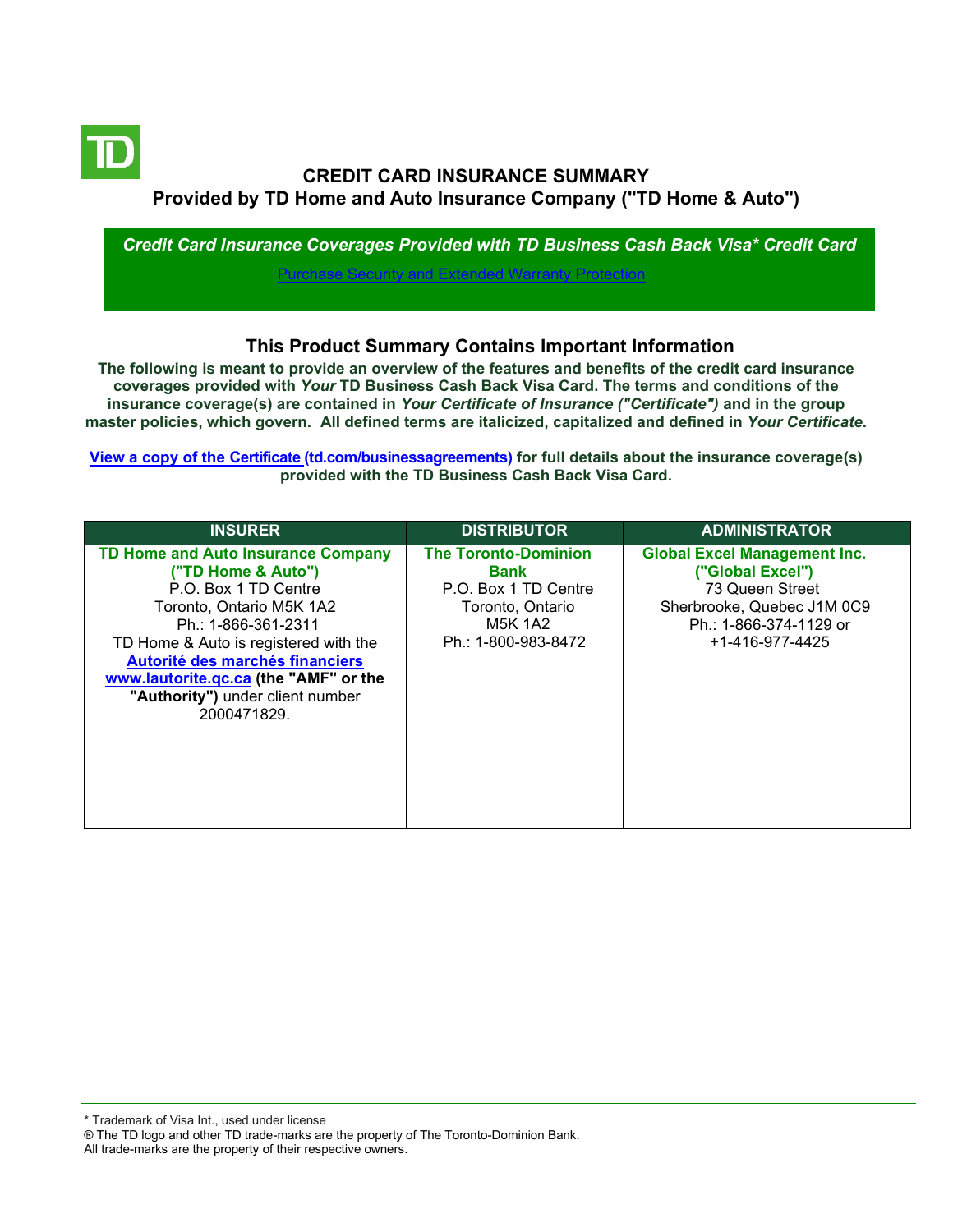

## **General Information You Need to Know**

The following is applicable to **all insurance coverage(s)** provided with the TD Business Cash Back Visa Card, unless otherwise specified*:*



**Complaint Handling:** For information about our complaint processing policy and where a complaint may be filed, please visit our Customer Service & Problem Resolution page at: **<https://www.tdinsurance.com/customer-service/problem-resolution>**.



**Misrepresentation:** *You* must be accurate and complete in *Your* dealings with the *Insurer* at all times. The *Insurer* will not pay a claim if *You*, any person insured under *Your Certificate* or anyone acting on *Your* behalf makes a misrepresentation, attempts to deceive or mislead the *Insurer*, or makes a fraudulent, false or exaggerated statement or claim.



**Cancellation:** Insurance coverage(s) are considered canceled on the date the credit card account is closed. If, at any time, *You* don't want these insurance coverages, *You* can decide not to use them or contact *Your* credit card provider to apply for a different credit card with alternative insurance coverages.



**Cost:** There is no annual fee on *Your* TD Business Cash Back Visa Card. No additional fee will be charged for the insurance coverages provided with the TD Cash Back Visa Card.



**Claims:** *You* must report *Your* claim to *Our Administrator* by calling 1-866-374-1129 no later than the following time limits after the covered event(s) occurred:

#### **Purchase Security and Extended Warranty Protection**

o 45 days; refer to section 5 "Claims" for full details.

Once *We* have approved the claim, *We* will notify *You* and payment will be made within 60 days. If the claim has been denied, *We* will inform *You* of the claim denial reasons within 60 days. *You* can appeal the decision by submitting new information to *Our Administrator*. For complete details, please see the applicable claims section (as listed above) in *Your Certificate.*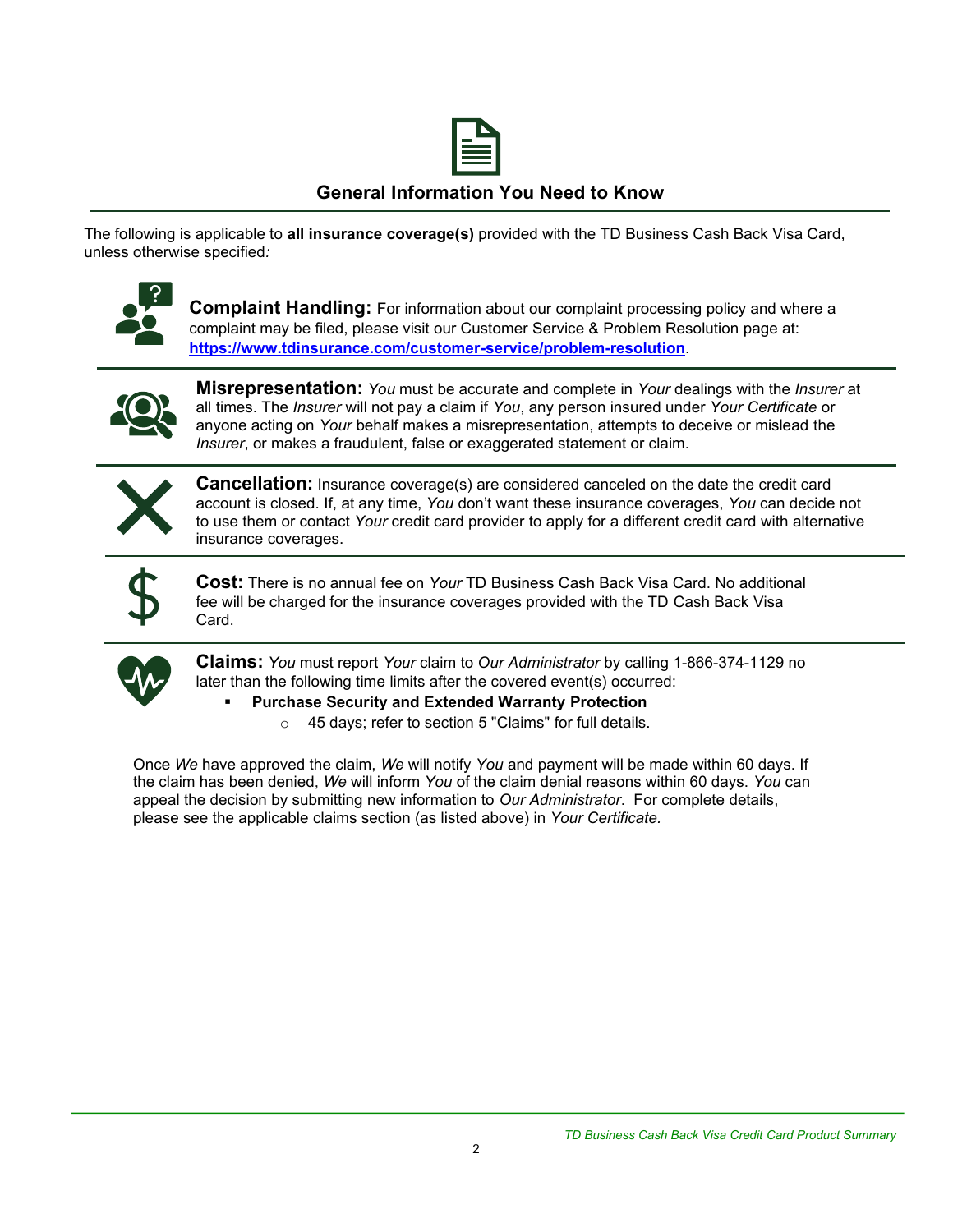# **General Information You Need to Know**

 $\sim$ 

| Eligibility:                                             |                       |                                                                                                                                                                                |
|----------------------------------------------------------|-----------------------|--------------------------------------------------------------------------------------------------------------------------------------------------------------------------------|
| <b>Benefit</b>                                           | Who is Eligible       | <b>Additional Eligibility Requirements</b>                                                                                                                                     |
| <b>Purchase Security and</b><br><b>Extended Warranty</b> | <b>Account Holder</b> | Purchase(s) made by the<br>Account Holder(s) (Exclusions<br>Apply).<br>The credit card must be in<br>good standing; and<br>The Account Holder must be<br>a resident of Canada. |

**Note:** For full details, please see the "Eligibility" section and/or the definition of "*Account Holder*" in each *Certificate*.